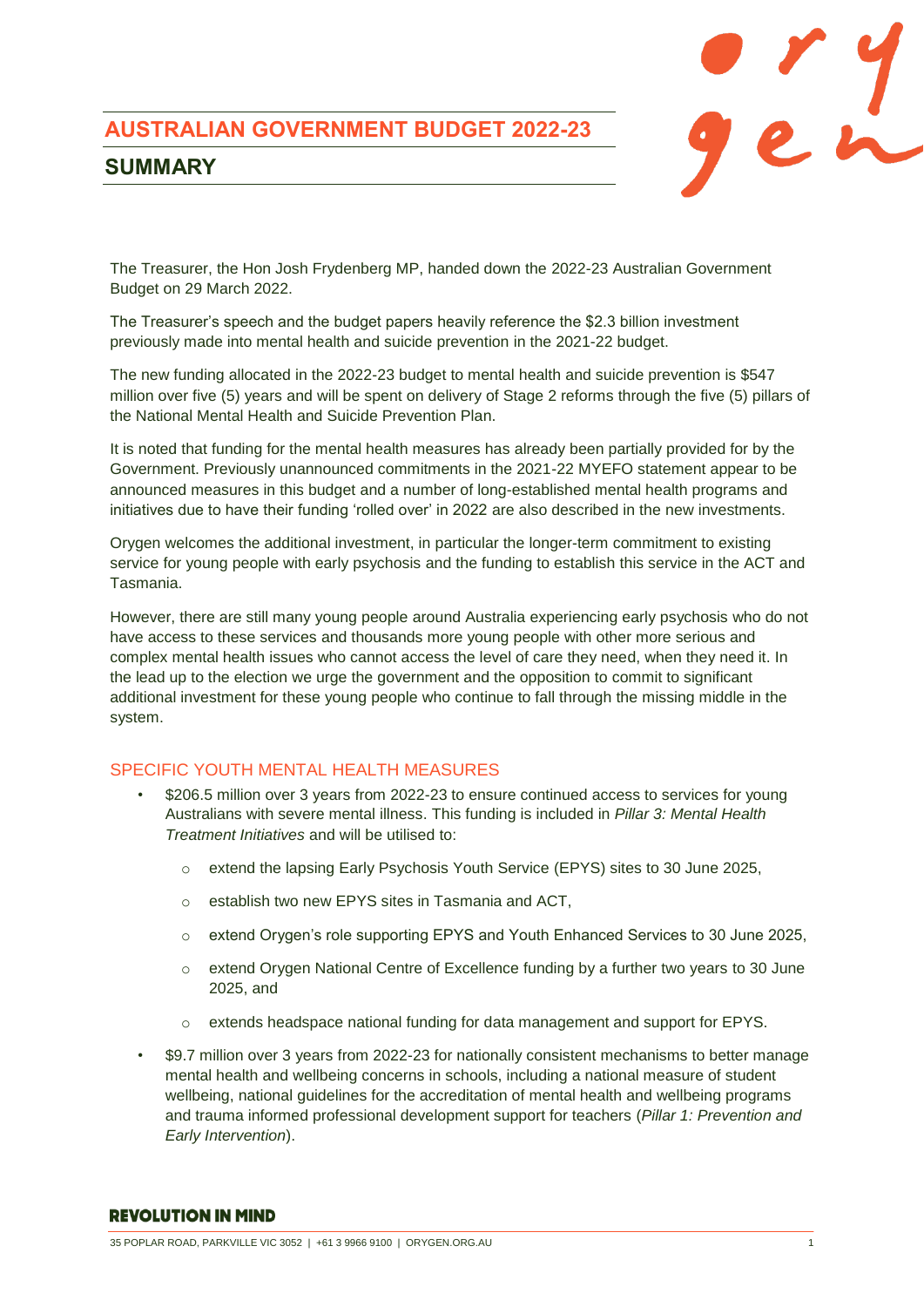- \$3.3 million over 2 years from 2021-22 to fund the delivery of best-practice early intervention and prevention mentoring programs for 'at risk' Year 8 students at public secondary schools (*Pillar 1*).
- \$1.8 million over 2 years from 2022-23 to continue a mental health literacy app to assist Australian parents and carers to identify the signs of social or emotional problems in children (*Pillar 1*).
- \$1.6 million over 4 years from 2022-23 to continue funding for youth mental health services on the Mornington Peninsula (*Pillar 1*).
- \$14.8 million over 5 years from 2021-22 to continue a range of headspace programs including flying headspace, the Digital Work and Study Service, and schools suicide prevention activities (*Pillar 3*).
- \$0.4 million over 2 years from 2022-23 to deliver a stigma reduction program for secondary and tertiary students to encourage students to choose a career in mental health (*Pillar 5: Governance and Workforce*).
- \$4.2 million over 5 years from 2021-22 to support employment of general practitioners in headspace centres in rural and remote regions (*Pillar 5*).

# OTHER MENTAL HEALTH MEASURES

# **Pillar 1: Prevention and Early Intervention Activities (\$76.4 million)**

- \$52.3 million over 4 years from 2022-23 for Lifeline to provide mental health supports
- \$3.9 million over 3 years from 2022-23 for innovative, evidence-based mental health and suicide prevention research activities.

# **Pillar 2: Suicide Prevention Activities (\$46.7 million over 2 years from 2022-23)**

- \$42.7 million over 2 years from 2022-23 to extend targeted regional initiatives to prevent suicide across Australia through more coordinated, but locally specific, efforts at the regional level
- \$4.0 million over 2 years from 2022-23 for suicide prevention research.

# **Pillar 3: Mental Health Treatment Initiatives (\$285.5 million over 5 years from 2021-22)**

- \$24.3 million over 4 years from 2022-23 to implement a pilot program to identify innovative and evidence-based models of care to best address the needs of people with eating disorders and to continue funding current eating disorder services for 2022-23
- \$15.1 million over 4 years from 2022-23 to introduce a case conferencing item on the Medicare Benefits Schedule to support eligible patients to access coordinated, multidisciplinary mental health care
- \$13.6 million over 2 years from 2021-22 to continue funding for the Victorian head-to-help clinics until February 2023 and extend NSW pop-up clinics until December 2022
- \$11.3 million in 2022-23 to continue to provide COVID-19 support through digital mental health services.

# **Pillar 4: Support for Vulnerable Australians (\$44.9 million over 4 years from 2021-22)**

• \$17.8 million over 2 years from 2022-23 to provide mental health support to multicultural communities across Australia, including further funding for the Program of Assistance for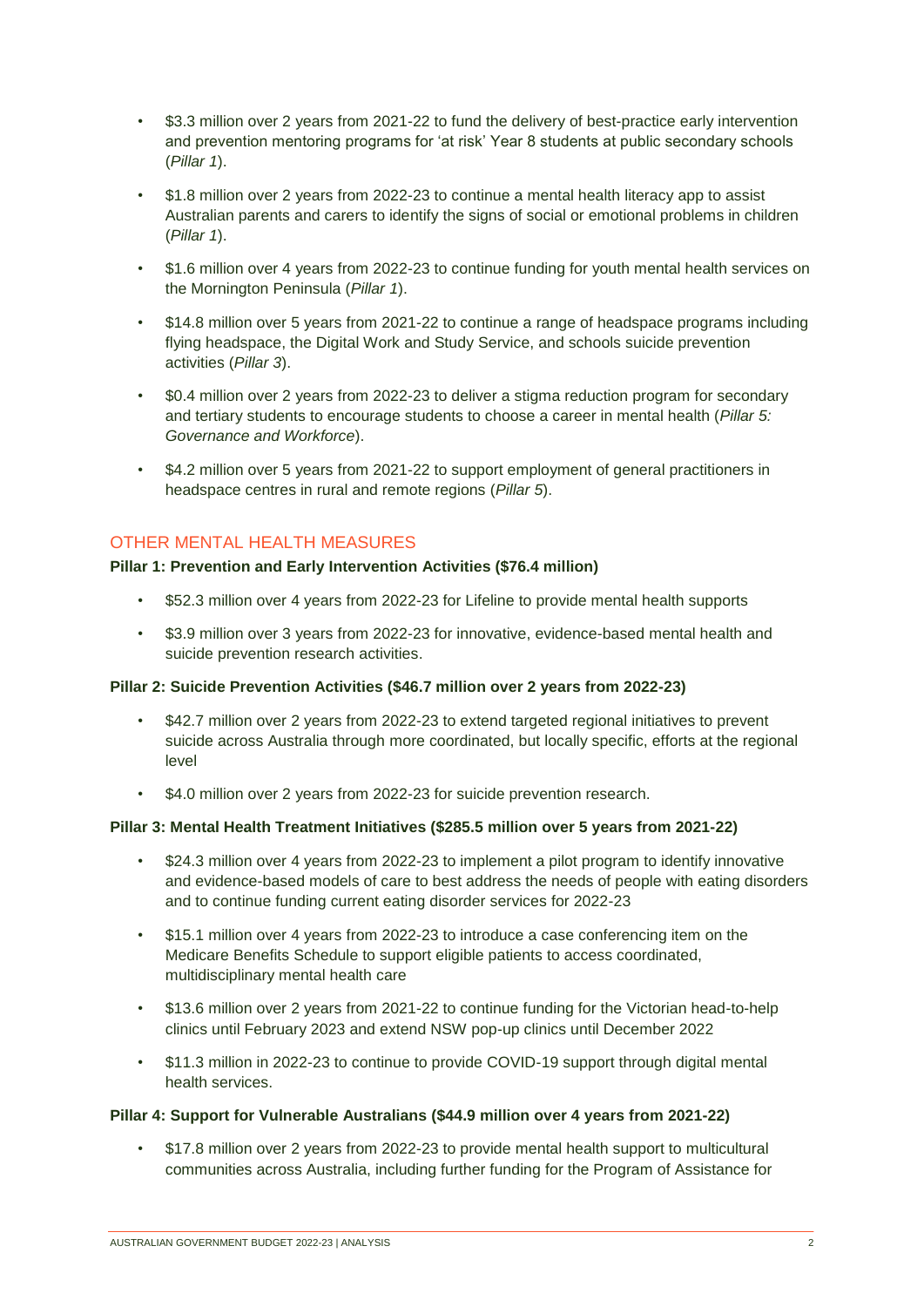Survivors of Torture and Trauma and to provide access to translating and interpreting services for people accessing mental health services

- \$8.6 million over 3 years from 2022-23 to establish the National Closing the Gap Policy Partnership on Social and Emotional Wellbeing to advise on policy and implementation of actions to address social and emotional wellbeing, mental health and suicide prevention closing the gap targets
- \$8.5 million over 3 years from 2022-23 to extend culturally appropriate programs in 16 communities across the Northern Territory through the Red Dust program, focused on social and emotional wellbeing, sexual health, relationships, alcohol and other drugs, and Foetal Spectrum Disorder
- \$8.3 million in 2021-22 to establish a National Post Traumatic Stress Disorder Centre, to be the national hub of clinical and technical expertise in treatment for trauma-related mental health conditions
- \$0.9 million in 2021-22 to extend Medicare Benefits Schedule items for Australians impacted by the 2019-20 bushfires
- \$0.8 million over 2 years from 2021-22 to provide mental health supports to the Devonport community in Tasmania following the tragedy at Hillcrest Primary School.

#### **Pillar 5: Workforce and Governance Issues (\$93.2 million over 5 years from 2021-22)**

- \$64.7 million over 5 years from 2021-22 to implement the first stages of the 10-year mental health workforce strategy, including:
	- $\circ$  \$28.6 million over 3 years from 2023-24 to increase the size of the psychiatry workforce through training posts, funding for supervisors, specific rural and remote initiatives and recruitment
	- o \$18.3 million over 3 years from 2022-23 for a national mental health 'pathways to practice' program for nursing, allied health and psychology students
	- $\circ$  \$6.2 million over 3 years from 2021-22 to support the mental health of health workers
	- o \$4.7 million over 3 years from 2022-23 to provide general practitioners with access to psychiatrist support for treating their patients
	- o \$1.3 million over 2 years from 2023-24 to build the capacity of mental health workers to respond to people with both substance use and mental health conditions
- \$3.5 million over 4 years from 2022-23 for the Australian Public Service (APS) Commission to continue the operation of the APS Mental Health and Suicide Prevention Unit to implement and maintain a mental health framework for APS employees.

# MEDICAL RESEARCH

Through this budget the Australian Government released the second Ten-Year Investment Plan for the Medical Research Future Fund (MRFF) and increased this fund in the 2022-23 budget by \$1.3 billion bringing the total to \$6.3 billion to deliver on the plan.

The MRFF Ten-Year Plan will provide research funding across the following themes:

• \$2.1 billion over 10 years from 2022-23, representing a further \$604.8 million, for medical translation to support medical discoveries become part of medical practice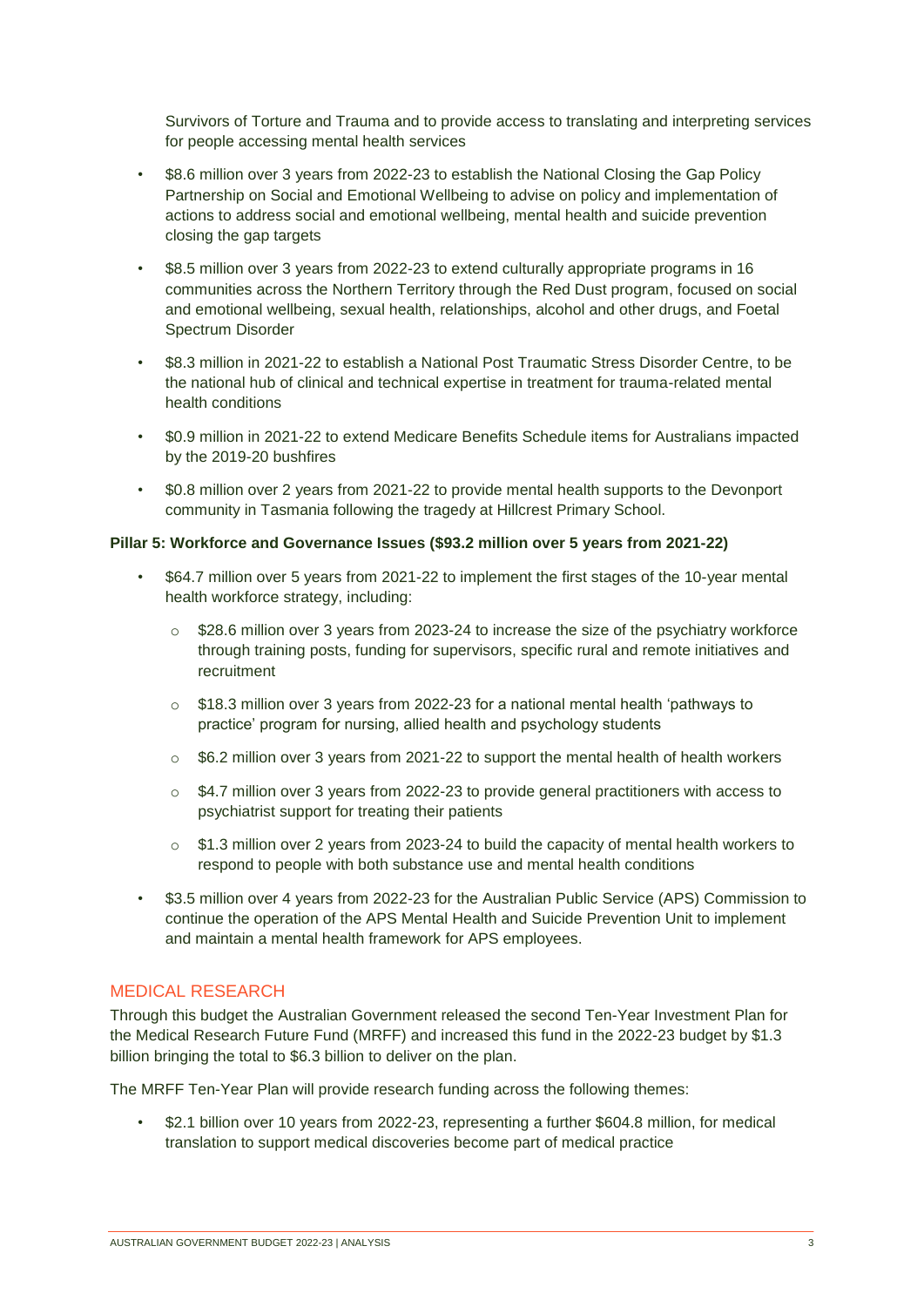- \$1.5 billion over 10 years from 2022-23, representing a further \$114.9 million, for medical research to help researchers tackle significant challenges through investment, leadership and collaboration
- \$1.4 billion over 10 years from 2022-23, representing a further \$117.4 million, to support patients by funding innovative treatments, supporting clinical trials, and delivering more advanced health care and medical technology
- \$1.3 billion over 10 years from 2022-23, representing a further \$495.4 million, for medical researchers to make breakthrough discoveries, develop their skills and progress their careers in Australia
- New funding of \$384.2 million to support Australia's upcoming early to midcareer researchers, to keep them within the sector and working on our greatest health challenges.

Included in the new MRFF projects is \$2.3 million for validating cognitive screening for first-episode psychosis – CogScreen. The project is led by Orygen researcher Associate Professor Kelly Allott and will establish the most accurate cognitive screening tool for patients attending Australian early psychosis services.

# OTHER BUDGET MEASURES IMPACTING YOUNG PEOPLE

# **EDUCATION AND TRAINING**

- \$79.6 million over 3 years from 2022-23 for Sporting Schools to continue the program until 31 December 2024 to assist Australian children of all abilities to be more physically active and to establish lifelong healthy behaviours.
- \$9.7 million over 3 years from 2022-23 for nationally consistent mechanisms to better manage mental health and wellbeing concerns in schools, including a national measure of student wellbeing, national guidelines for the accreditation of mental health and wellbeing programs and trauma informed professional development support for teachers
- \$99.3 million over 4 years from 2022-23 to fund an increase in the number of medical students studying in rural and remote locations
- \$36.2 million over 4 years from 2022-23 to fund two new University Departments of Rural Health in the South West and Goldfields regions of Western Australia to support rural medical training

# **EMPLOYMENT**

- \$52.8 million over 5 years from 2021-22 to deliver the new ReBoot initiative and support Workforce Australia to support up to 5,000 disadvantaged young Australians to develop employability skills, providing a pathway to employment services and training opportunities.
- \$1.3 billion over 5 years from 2021-22 to support employers to engage and retain new apprentices, and reform the Australian Apprenticeships system to sustain a skilled and responsive workforce. This funding includes \$954.0 million over 5 years from 2021-22 to introduce a new Australian Apprenticeships Incentive System from 1 July 2022, providing support to employers and apprentices in priority occupations.
- \$365.3 million to extend the Boosting Apprenticeship Commencements and Completing Apprenticeship Commencements wage subsidies by 3 months to 30 June 2022, to further support employers taking on and retaining new apprentices.